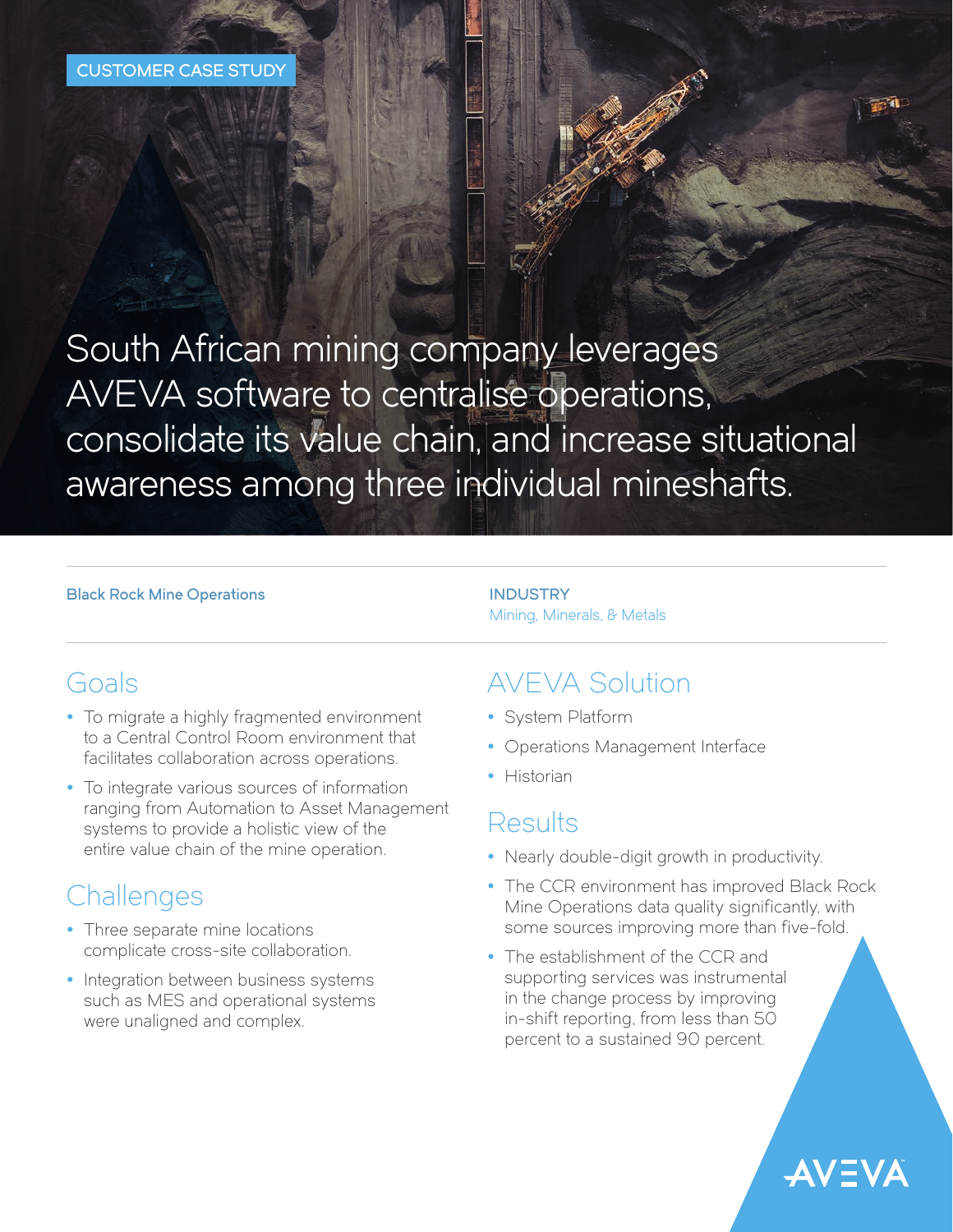### Black Rock Mine Operations Centralises Mining Operations with AVEVA

Northern Cape, South Africa - Assmang Proprietary Limited is a joint venture mining company that operates in South Africa. In total, it excavates and produces 3.6 metric tons of iron and manganese ore per year across its three separate mineshafts.

The Khumani and Beeshoek Mines are located in the Northern Cape province and excavate primarily iron ore, while the Black Rock Mining complex (BRMO), situated 80 km northwest of the town of Kuruman in the Kalahari, focuses its efforts toward highly sought manganese ore.

As much as 90 percent of manganese consumption is accounted for by the steel industry. The ore is blended with steel to fortify its strength and durability, which is essential in the manufacturing of construction materials. Manganese is also used with aluminum alloys, helping to reduce corrosion in common items, such as beverage cans.

"The Black Rock Project was mainly aimed around two objectives. One was to replace and to upgrade the existing infrastructure, and the second phase was to install additional capacity for us to be able to expand our production from just about 3 million to 4.6 million tons in three years' time."

Pierre Bekker, Senior General Manager, Black Rock Mine Operations

### Fixing a Fragmented Approach

Before partnering with AVEVA, each of Assmang Limited's three shafts managed its own operations independently from one another. Its control philosophy was largely decentralised,

which worked adequately for monitoring and controlling each plant, but ultimately, the system had little regard for holistic business objectives.

Additionally, its process control environment consisted of legacy systems and infrastructure with multiple data sources, resulting in a complex integration process. To remain competitive, its system had to change.

"The road to modernisation and technologies that we've applied at Black Rock Mine Operations had a number of enablers, and one of them was the visualisation, the video wall and the OMI. A place that's easily accessible and speaks one version of the truth."

Jaco van Heerden, C&I Project Engineer, African Rainbow Minerals

### Creating a Central Control Room

Driven by a 10-meter video wall in a centrally controlled environment, Black Rock Mine Operations strides toward digital transformation provides both mine management and the operational team with an integrated and situationally aware dashboard.

The Central Control Room ultimately enables enhanced decision-making, affording operators the opportunity to address challenges proactively rather than reactively, as had been done in the past.



 $2$